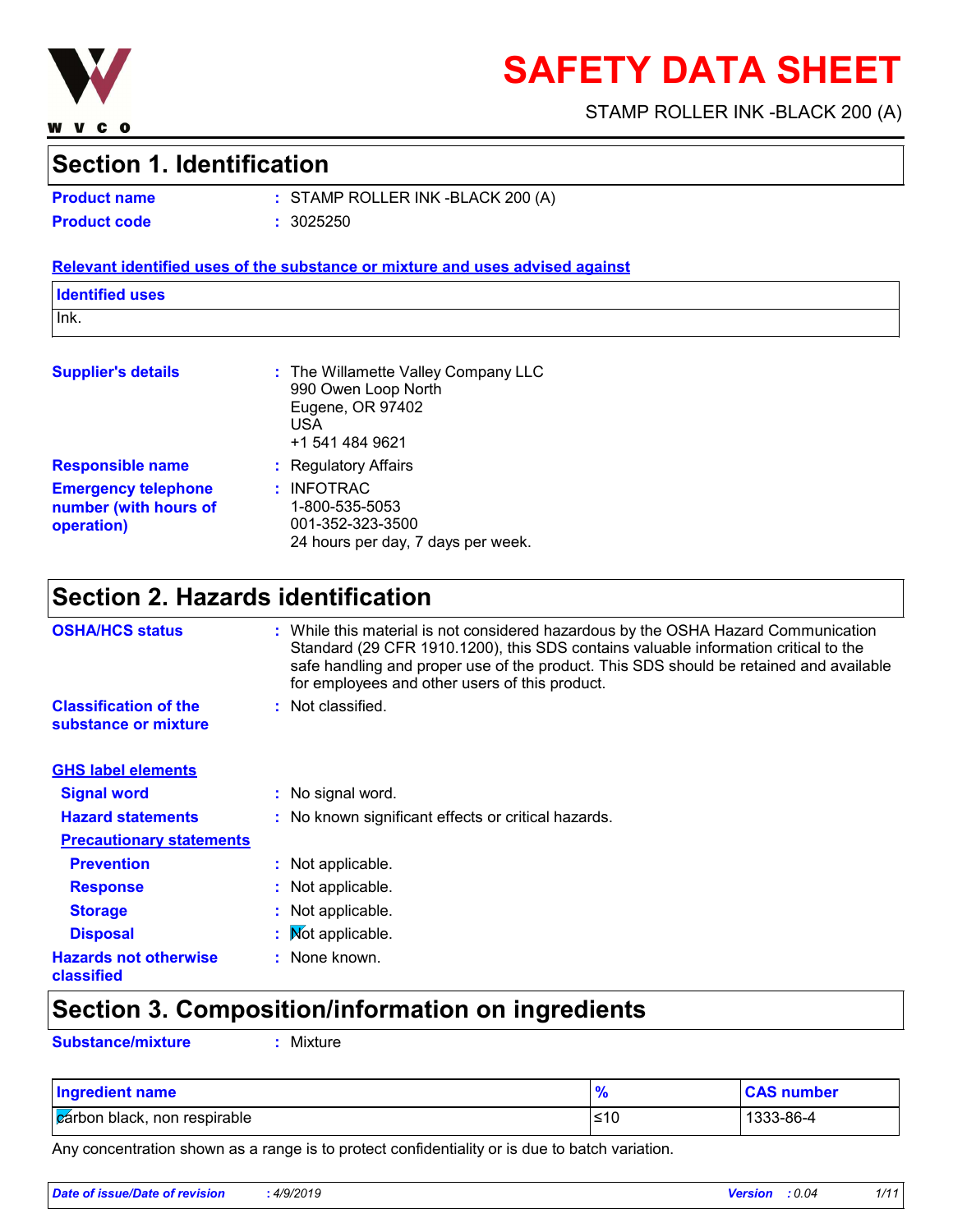### **Section 3. Composition/information on ingredients**

**There are no additional ingredients present which, within the current knowledge of the supplier and in the concentrations applicable, are classified as hazardous to health or the environment and hence require reporting in this section.**

**Occupational exposure limits, if available, are listed in Section 8.**

### **Section 4. First aid measures**

| <b>Description of necessary first aid measures</b>                                                                                                                                                                                                                                                                                                     |
|--------------------------------------------------------------------------------------------------------------------------------------------------------------------------------------------------------------------------------------------------------------------------------------------------------------------------------------------------------|
| Immediately flush eyes with plenty of water, occasionally lifting the upper and lower<br>÷.<br>eyelids. Check for and remove any contact lenses. Get medical attention if irritation<br>occurs.                                                                                                                                                        |
| : Remove person to fresh air and keep at rest in a position comfortable for breathing.<br>Get medical attention if symptoms occur.                                                                                                                                                                                                                     |
| : Flush contaminated skin with plenty of water. Remove contaminated clothing and<br>shoes. Get medical attention if symptoms occur.                                                                                                                                                                                                                    |
| : Wash out mouth with water. Remove person to fresh air and keep at rest in a position<br>comfortable for breathing. If material has been swallowed and the exposed person is<br>conscious, give small quantities of water to drink. Do not induce vomiting unless<br>directed to do so by medical personnel. Get medical attention if symptoms occur. |
|                                                                                                                                                                                                                                                                                                                                                        |

| <b>Potential acute health effects</b> |                                                                                                                                |  |
|---------------------------------------|--------------------------------------------------------------------------------------------------------------------------------|--|
| <b>Eye contact</b>                    | : No known significant effects or critical hazards.                                                                            |  |
| <b>Inhalation</b>                     | : No known significant effects or critical hazards.                                                                            |  |
| <b>Skin contact</b>                   | : No known significant effects or critical hazards.                                                                            |  |
| <b>Ingestion</b>                      | : No known significant effects or critical hazards.                                                                            |  |
| <b>Over-exposure signs/symptoms</b>   |                                                                                                                                |  |
| Eye contact                           | : No specific data.                                                                                                            |  |
| <b>Inhalation</b>                     | : No specific data.                                                                                                            |  |
| <b>Skin contact</b>                   | : No specific data.                                                                                                            |  |
| <b>Ingestion</b>                      | : No specific data.                                                                                                            |  |
|                                       | Indication of immediate medical attention and special treatment needed, if necessary                                           |  |
| <b>Notes to physician</b>             | : Treat symptomatically. Contact poison treatment specialist immediately if large<br>quantities have been ingested or inhaled. |  |
| <b>Specific treatments</b>            | : No specific treatment.                                                                                                       |  |
| <b>Protection of first-aiders</b>     | : No action shall be taken involving any personal risk or without suitable training.                                           |  |

**See toxicological information (Section 11)**

### **Section 5. Fire-fighting measures**

| <b>Extinguishing media</b>                           |                                                                                       |
|------------------------------------------------------|---------------------------------------------------------------------------------------|
| <b>Suitable extinguishing</b><br>media               | : Use an extinguishing agent suitable for the surrounding fire.                       |
| Unsuitable extinguishing<br>media                    | : None known.                                                                         |
| <b>Specific hazards arising</b><br>from the chemical | : In a fire or if heated, a pressure increase will occur and the container may burst. |

| <b>Date</b><br><u>avision</u><br> | .4/9/2019 | $\mathbf{A}$ | 0.04 . | 2/11 |
|-----------------------------------|-----------|--------------|--------|------|
|                                   |           |              |        |      |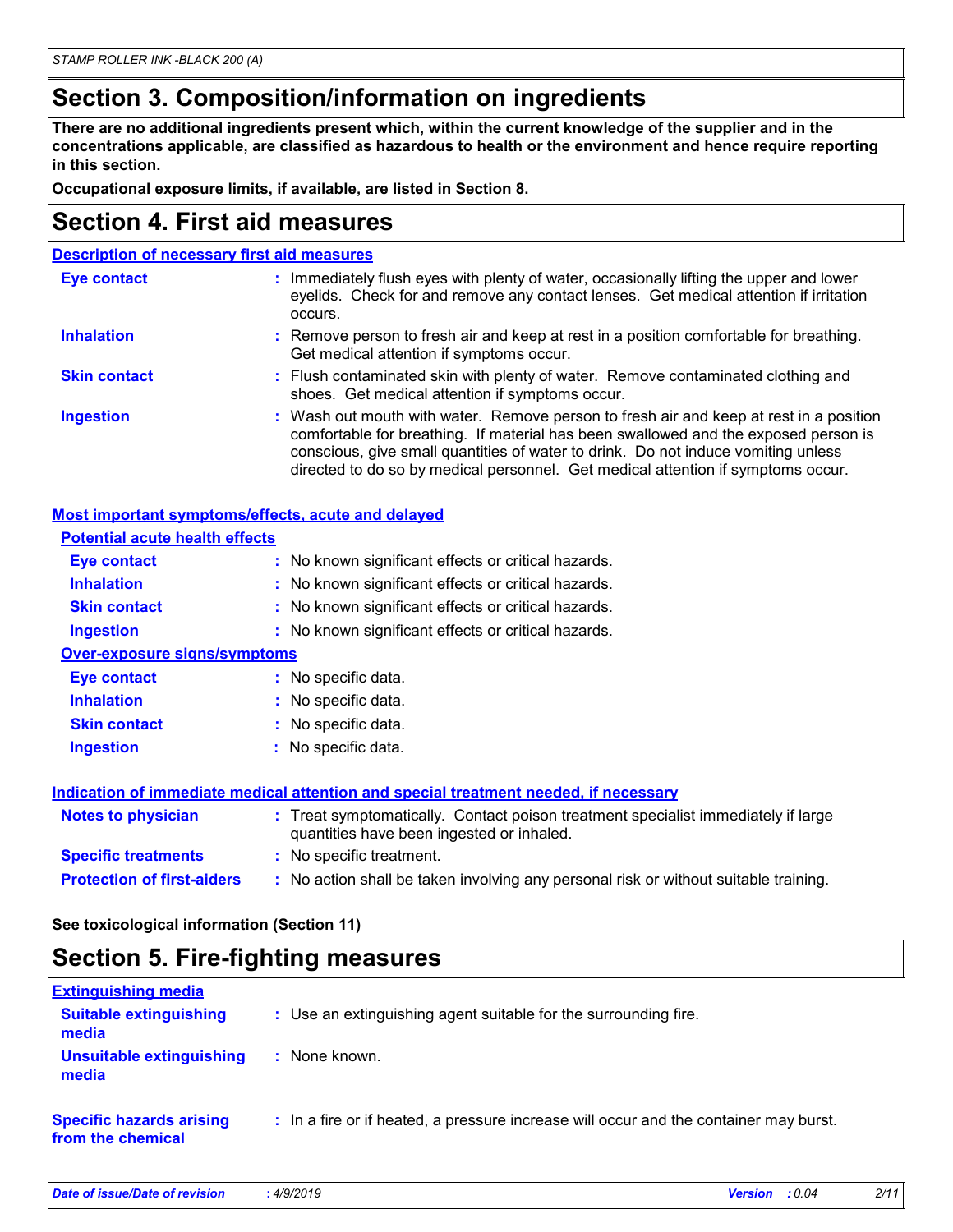### **Section 5. Fire-fighting measures**

| <b>Hazardous thermal</b><br>decomposition products       | Decomposition products may include the following materials:<br>carbon dioxide<br>carbon monoxide                                                                                                    |
|----------------------------------------------------------|-----------------------------------------------------------------------------------------------------------------------------------------------------------------------------------------------------|
| <b>Special protective actions</b><br>for fire-fighters   | : Promptly isolate the scene by removing all persons from the vicinity of the incident if<br>there is a fire. No action shall be taken involving any personal risk or without suitable<br>training. |
| <b>Special protective</b><br>equipment for fire-fighters | : Fire-fighters should wear appropriate protective equipment and self-contained breathing<br>apparatus (SCBA) with a full face-piece operated in positive pressure mode.                            |

### **Section 6. Accidental release measures**

|                                                              | <b>Personal precautions, protective equipment and emergency procedures</b>                                                                                                                                                                                                                               |
|--------------------------------------------------------------|----------------------------------------------------------------------------------------------------------------------------------------------------------------------------------------------------------------------------------------------------------------------------------------------------------|
| For non-emergency<br>personnel                               | : No action shall be taken involving any personal risk or without suitable training.<br>Evacuate surrounding areas. Keep unnecessary and unprotected personnel from<br>entering. Do not touch or walk through spilled material. Put on appropriate personal<br>protective equipment.                     |
| For emergency responders                                     | : If specialized clothing is required to deal with the spillage, take note of any information in<br>Section 8 on suitable and unsuitable materials. See also the information in "For non-<br>emergency personnel".                                                                                       |
| <b>Environmental precautions</b>                             | : Avoid dispersal of spilled material and runoff and contact with soil, waterways, drains<br>and sewers. Inform the relevant authorities if the product has caused environmental<br>pollution (sewers, waterways, soil or air).                                                                          |
| <b>Methods and materials for containment and cleaning up</b> |                                                                                                                                                                                                                                                                                                          |
| <b>Small spill</b>                                           | : Stop leak if without risk. Move containers from spill area. Dilute with water and mop up<br>if water-soluble. Alternatively, or if water-insoluble, absorb with an inert dry material and<br>place in an appropriate waste disposal container. Dispose of via a licensed waste<br>disposal contractor. |
| <b>Largo enill</b>                                           | • Stop leak if without rick Move containers from spill area. Drevent entry into sewers                                                                                                                                                                                                                   |

Stop leak if without risk. Move containers from spill area. Prevent entry into sewers, water courses, basements or confined areas. Wash spillages into an effluent treatment plant or proceed as follows. Contain and collect spillage with non-combustible, absorbent material e.g. sand, earth, vermiculite or diatomaceous earth and place in container for disposal according to local regulations (see Section 13). Dispose of via a licensed waste disposal contractor. Note: see Section 1 for emergency contact information and Section 13 for waste disposal. **Large spill :**

# **Section 7. Handling and storage**

#### **Precautions for safe handling**

| <b>Protective measures</b>                                                       | : Put on appropriate personal protective equipment (see Section 8).                                                                                                                                                                                                                                                                                                                                                                                                                                                                                                                |
|----------------------------------------------------------------------------------|------------------------------------------------------------------------------------------------------------------------------------------------------------------------------------------------------------------------------------------------------------------------------------------------------------------------------------------------------------------------------------------------------------------------------------------------------------------------------------------------------------------------------------------------------------------------------------|
| <b>Advice on general</b><br>occupational hygiene                                 | : Eating, drinking and smoking should be prohibited in areas where this material is<br>handled, stored and processed. Workers should wash hands and face before eating,<br>drinking and smoking. Remove contaminated clothing and protective equipment before<br>entering eating areas. See also Section 8 for additional information on hygiene<br>measures.                                                                                                                                                                                                                      |
| <b>Conditions for safe storage,</b><br>including any<br><b>incompatibilities</b> | : Store in accordance with local regulations. Store in original container protected from<br>direct sunlight in a dry, cool and well-ventilated area, away from incompatible materials<br>(see Section 10) and food and drink. Keep container tightly closed and sealed until<br>ready for use. Containers that have been opened must be carefully resealed and kept<br>upright to prevent leakage. Do not store in unlabeled containers. Use appropriate<br>containment to avoid environmental contamination. See Section 10 for incompatible<br>materials before handling or use. |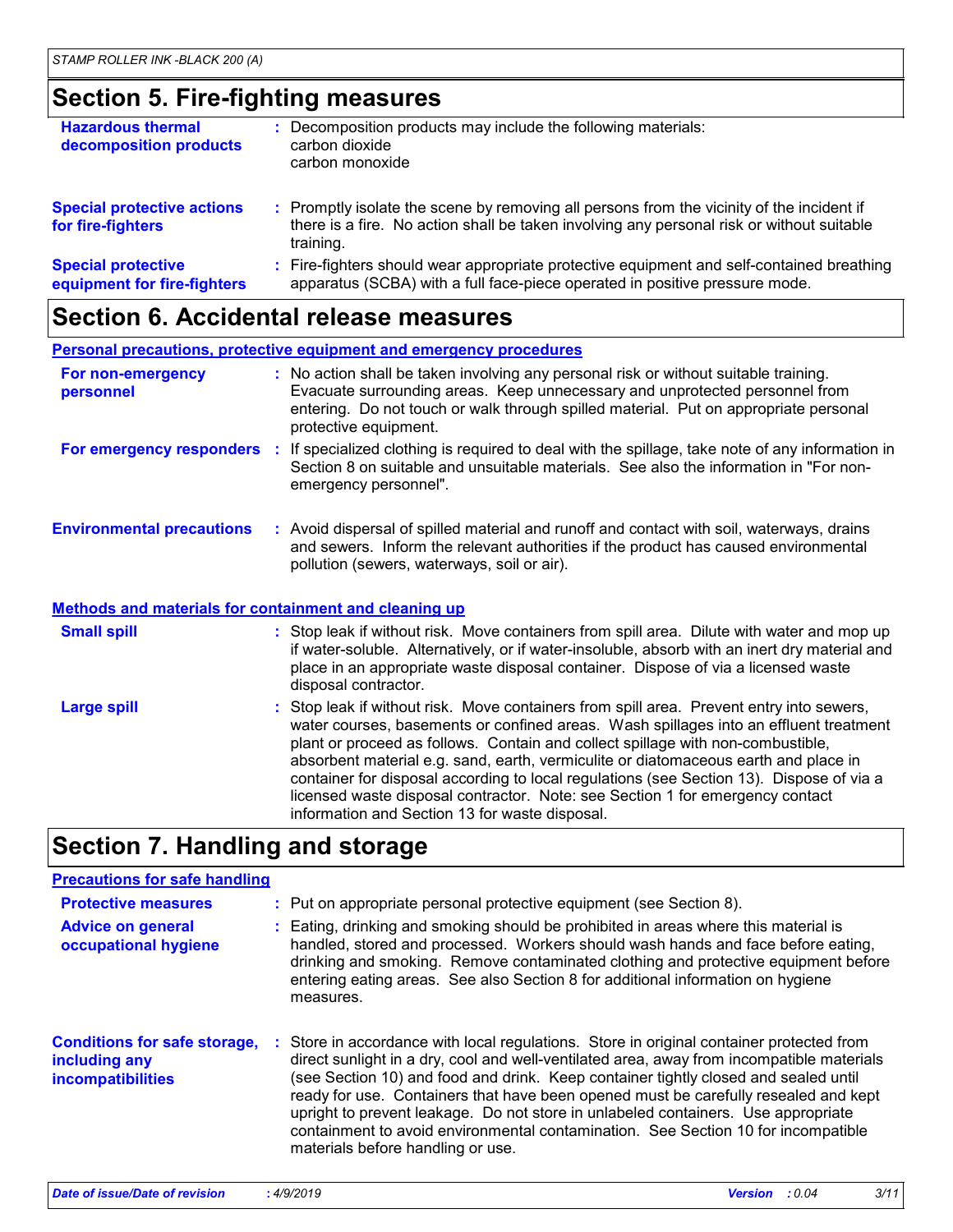# **Section 8. Exposure controls/personal protection**

#### **Control parameters**

#### **Occupational exposure limits**

| <b>Ingredient name</b>                           | <b>Exposure limits</b>                                                                                                                                                                                                                                                                                                                                                                            |
|--------------------------------------------------|---------------------------------------------------------------------------------------------------------------------------------------------------------------------------------------------------------------------------------------------------------------------------------------------------------------------------------------------------------------------------------------------------|
| carbon black, non respirable                     | OSHA PEL 1989 (United States, 3/1989).<br>TWA: $3.5 \text{ mg/m}^3$ 8 hours.<br>NIOSH REL (United States, 10/2016).<br>TWA: 3.5 mg/m <sup>3</sup> 10 hours.<br>TWA: 0.1 mg of PAHs/cm <sup>3</sup> 10 hours.<br>OSHA PEL (United States, 6/2016).<br>TWA: 3.5 mg/m <sup>3</sup> 8 hours.<br>ACGIH TLV (United States, 3/2017).<br>TWA: 3 mg/m <sup>3</sup> 8 hours. Form: Inhalable<br>Ifraction  |
| <b>Appropriate engineering</b><br>controls       | : Good general ventilation should be sufficient to control worker exposure to airborne<br>contaminants.                                                                                                                                                                                                                                                                                           |
| <b>Environmental exposure</b><br><b>controls</b> | Emissions from ventilation or work process equipment should be checked to ensure<br>they comply with the requirements of environmental protection legislation. In some<br>cases, fume scrubbers, filters or engineering modifications to the process equipment<br>will be necessary to reduce emissions to acceptable levels.                                                                     |
| <b>Individual protection measures</b>            |                                                                                                                                                                                                                                                                                                                                                                                                   |
| <b>Hygiene measures</b>                          | : Wash hands, forearms and face thoroughly after handling chemical products, before<br>eating, smoking and using the lavatory and at the end of the working period.<br>Appropriate techniques should be used to remove potentially contaminated clothing.<br>Wash contaminated clothing before reusing. Ensure that eyewash stations and safety<br>showers are close to the workstation location. |
| <b>Eye/face protection</b>                       | Safety eyewear complying with an approved standard should be used when a risk<br>assessment indicates this is necessary to avoid exposure to liquid splashes, mists,<br>gases or dusts. If contact is possible, the following protection should be worn, unless<br>the assessment indicates a higher degree of protection: safety glasses with side-<br>shields.                                  |
| <b>Skin protection</b>                           |                                                                                                                                                                                                                                                                                                                                                                                                   |
| <b>Hand protection</b>                           | Chemical-resistant, impervious gloves complying with an approved standard should be<br>worn at all times when handling chemical products if a risk assessment indicates this is<br>necessary.                                                                                                                                                                                                     |
| <b>Body protection</b>                           | : Personal protective equipment for the body should be selected based on the task being<br>performed and the risks involved and should be approved by a specialist before<br>handling this product.                                                                                                                                                                                               |
| <b>Other skin protection</b>                     | Appropriate footwear and any additional skin protection measures should be selected<br>based on the task being performed and the risks involved and should be approved by a<br>specialist before handling this product.                                                                                                                                                                           |
| <b>Respiratory protection</b>                    | Based on the hazard and potential for exposure, select a respirator that meets the<br>appropriate standard or certification. Respirators must be used according to a<br>respiratory protection program to ensure proper fitting, training, and other important<br>aspects of use.                                                                                                                 |
|                                                  | This product may contain materials classified as nuisance particulates, which may be<br>present at hazardous levels only during sanding or abrading of the dried film. Wear a<br>dust/mist respirator approved for dust when dusts are generated from sanding or<br>abrading the dried film.                                                                                                      |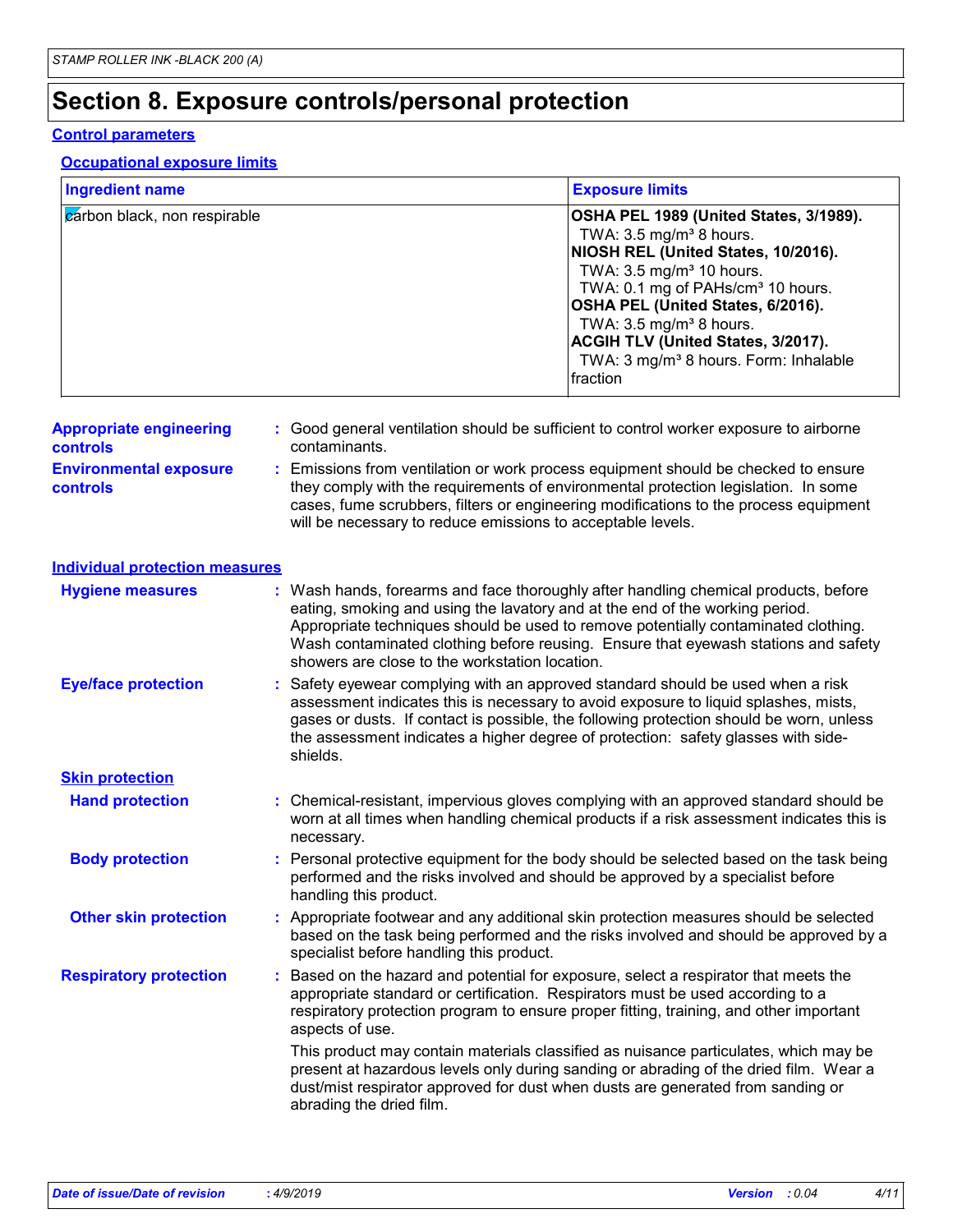# **Section 9. Physical and chemical properties**

#### **Appearance**

| <b>Physical state</b>                                  |    | : Liquid.                            |
|--------------------------------------------------------|----|--------------------------------------|
| <b>Color</b>                                           |    | Black.                               |
| Odor                                                   |    | Not available.                       |
| <b>Odor threshold</b>                                  |    | Not available.                       |
| рH                                                     |    | Not available.                       |
| <b>Melting point</b>                                   |    | Not available.                       |
| <b>Boiling point</b>                                   |    | $>100^{\circ}$ C ( $>212^{\circ}$ F) |
| <b>Flash point</b>                                     |    | Closed cup: >110°C (>230°F) []       |
| <b>Evaporation rate</b>                                | t. | $\leq$ 1 (butyl acetate = 1)         |
| <b>Flammability (solid, gas)</b>                       |    | Not available.                       |
| <b>Lower and upper explosive</b><br>(flammable) limits |    | $:$ Not available.                   |
| <b>Vapor pressure</b>                                  |    | Not available.                       |
| <b>Vapor density</b>                                   |    | : $>1$ [Air = 1]                     |
| <b>Relative density</b>                                | t. | 0.91                                 |
| <b>Partition coefficient: n-</b><br>octanol/water      |    | Not available.                       |
| <b>Auto-ignition temperature</b>                       |    | $:$ Not available.                   |
| <b>Decomposition temperature</b>                       |    | : Not available.                     |
| <b>Viscosity</b>                                       |    | Not available.                       |
| Flow time (ISO 2431)                                   |    | Not available.                       |

# **Section 10. Stability and reactivity**

| <b>Hazardous decomposition</b><br>products          | : Under normal conditions of storage and use, hazardous decomposition products should<br>not be produced. |
|-----------------------------------------------------|-----------------------------------------------------------------------------------------------------------|
| <b>Incompatible materials</b>                       | : No specific data.                                                                                       |
| <b>Conditions to avoid</b>                          | : No specific data.                                                                                       |
| <b>Possibility of hazardous</b><br><b>reactions</b> | : Under normal conditions of storage and use, hazardous reactions will not occur.                         |
| <b>Chemical stability</b>                           | : The product is stable.                                                                                  |
| <b>Reactivity</b>                                   | : No specific test data related to reactivity available for this product or its ingredients.              |

# **Section 11. Toxicological information**

#### **Information on toxicological effects**

| <b>Acute toxicity</b>                                    |               |                |              |                 |
|----------------------------------------------------------|---------------|----------------|--------------|-----------------|
| <b>Product/ingredient name</b>                           | <b>Result</b> | <b>Species</b> | <b>Dose</b>  | <b>Exposure</b> |
| $\alpha$ $\alpha$ black, non respirable $\Box$ LD50 Oral |               | Rat            | >15400 mg/kg |                 |

#### **Irritation/Corrosion**

| Date of issue/Date of revision | :4/9/2019 |
|--------------------------------|-----------|
|--------------------------------|-----------|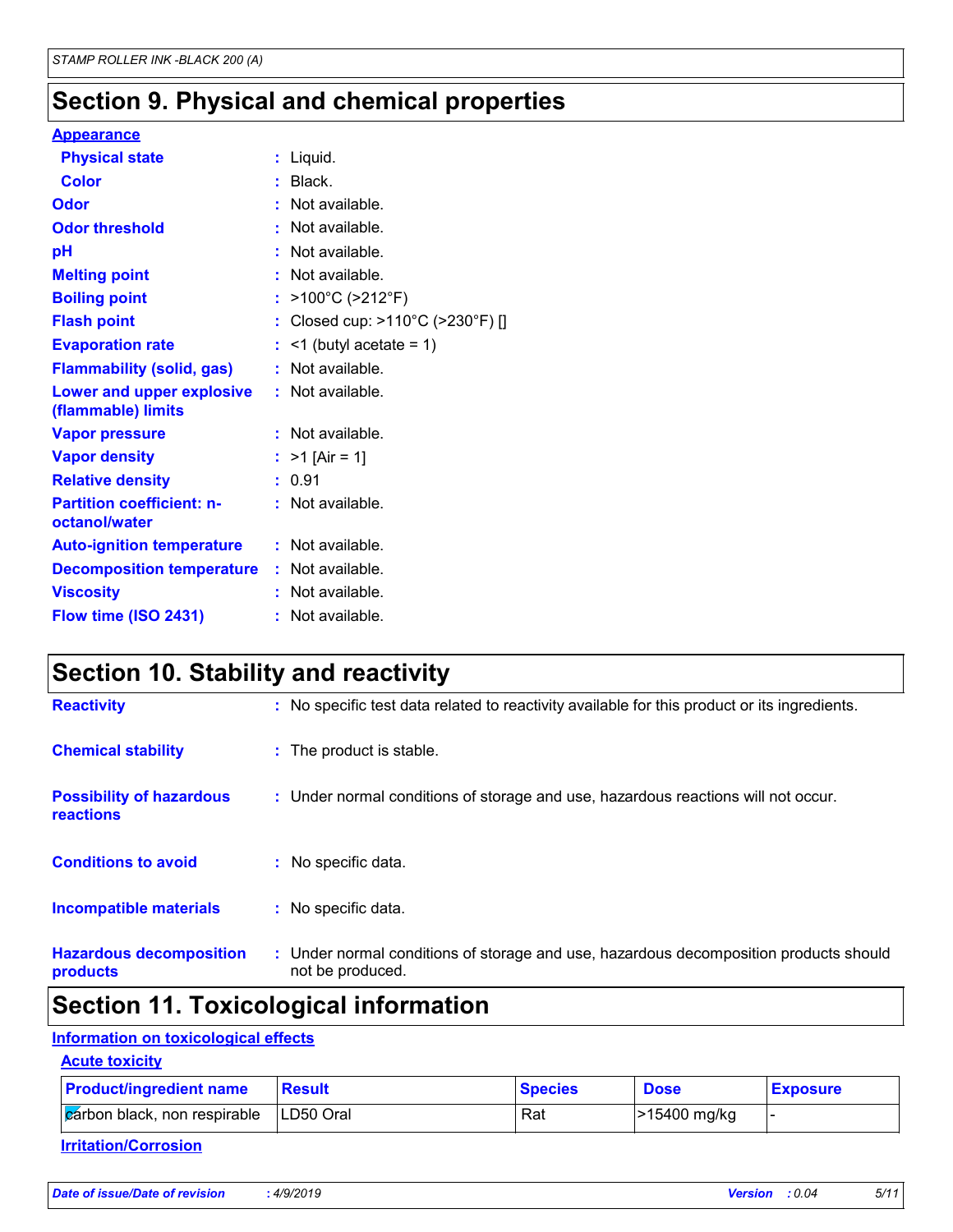# **Section 11. Toxicological information**

Not available.

#### **Sensitization**

Not available.

#### **Mutagenicity**

Not available.

#### **Conclusion/Summary :** Not Classified

#### **Carcinogenicity**

Not available.

The International Agency for Research on Cancer (IARC) reports there is sufficient evidence in experimental animals exposed to carbon black through inhalation of particles, but inadequate evidence for carcinogenicity in humans. Significant exposure to carbon black is not expected during the use of products in the form of a liquid or paste in which carbon black is present. If the product is further processed to produce dust or mist, airborne exposure may be possible and appropriate respiratory protection is recommended.

#### **Classification**

| <b>Product/ingredient name OSHA</b>    | <b>IARC</b> |  |
|----------------------------------------|-------------|--|
| $ z$ arbon black, non respirable $ z $ | 2B          |  |

#### **Reproductive toxicity**

Not available.

#### **Conclusion/Summary :** Not Relevant Information Found

#### **Teratogenicity**

Not available.

#### **Specific target organ toxicity (single exposure)**

Not available.

#### **Specific target organ toxicity (repeated exposure)**

Not available.

#### **Aspiration hazard**

Not available.

| Information on the likely<br>routes of exposure | : Routes of entry anticipated: Dermal, Inhalation.  |
|-------------------------------------------------|-----------------------------------------------------|
| <b>Potential acute health effects</b>           |                                                     |
| <b>Eye contact</b>                              | : No known significant effects or critical hazards. |
| <b>Inhalation</b>                               | : No known significant effects or critical hazards. |
| <b>Skin contact</b>                             | : No known significant effects or critical hazards. |
| <b>Ingestion</b>                                | : No known significant effects or critical hazards. |

#### **Symptoms related to the physical, chemical and toxicological characteristics**

| <b>Eye contact</b>  | : No specific data. |
|---------------------|---------------------|
| <b>Inhalation</b>   | : No specific data. |
| <b>Skin contact</b> | : No specific data. |
| <b>Ingestion</b>    | : No specific data. |

#### **Delayed and immediate effects and also chronic effects from short and long term exposure**

| Date of issue/Date of revision | 4/9/2019 | <b>Version</b> | : 0.04 $\,$ |  |
|--------------------------------|----------|----------------|-------------|--|
|                                |          |                |             |  |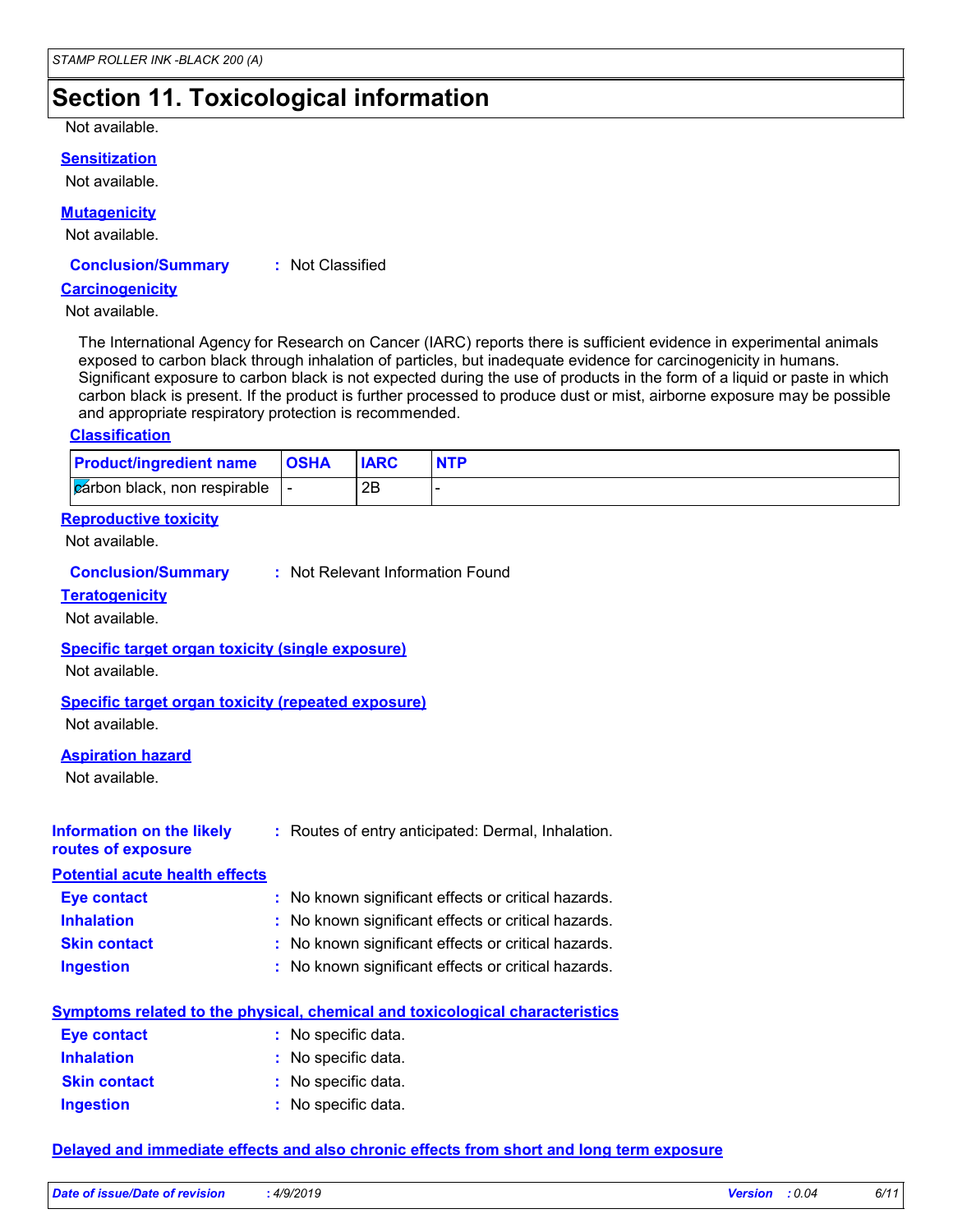# **Section 11. Toxicological information**

| <b>Short term exposure</b>                        |                                                     |
|---------------------------------------------------|-----------------------------------------------------|
| <b>Potential immediate</b><br><b>effects</b>      | $:$ Not available.                                  |
| <b>Potential delayed effects</b>                  | $:$ Not available.                                  |
| Long term exposure                                |                                                     |
| <b>Potential immediate</b><br><b>effects</b>      | $:$ Not available.                                  |
| <b>Potential delayed effects : Not available.</b> |                                                     |
| <b>Potential chronic health effects</b>           |                                                     |
| Not available.                                    |                                                     |
| <b>General</b>                                    | : No known significant effects or critical hazards. |
| <b>Carcinogenicity</b>                            | : No known significant effects or critical hazards. |
| <b>Mutagenicity</b>                               | : No known significant effects or critical hazards. |
| <b>Teratogenicity</b>                             | No known significant effects or critical hazards.   |
| <b>Developmental effects</b>                      | : No known significant effects or critical hazards. |
| <b>Fertility effects</b>                          | : No known significant effects or critical hazards. |

#### **Numerical measures of toxicity**

**Not available. Acute toxicity estimates**

# **Section 12. Ecological information**

#### **Toxicity**

| <b>Product/ingredient name</b> | <b>Result</b>                      | <b>Species</b>                       | <b>Exposure</b> |
|--------------------------------|------------------------------------|--------------------------------------|-----------------|
| carbon black, non respirable   | Acute EC50 37.563 mg/l Fresh water | Daphnia - Daphnia magna -<br>Neonate | 48 hours        |

#### **Persistence and degradability**

Not available.

**Bioaccumulative potential**

Not available.

#### **Mobility in soil**

**Soil/water partition coefficient (K**<sup>oc</sup>) **:** Not available.

#### **Other adverse effects** : No known significant effects or critical hazards.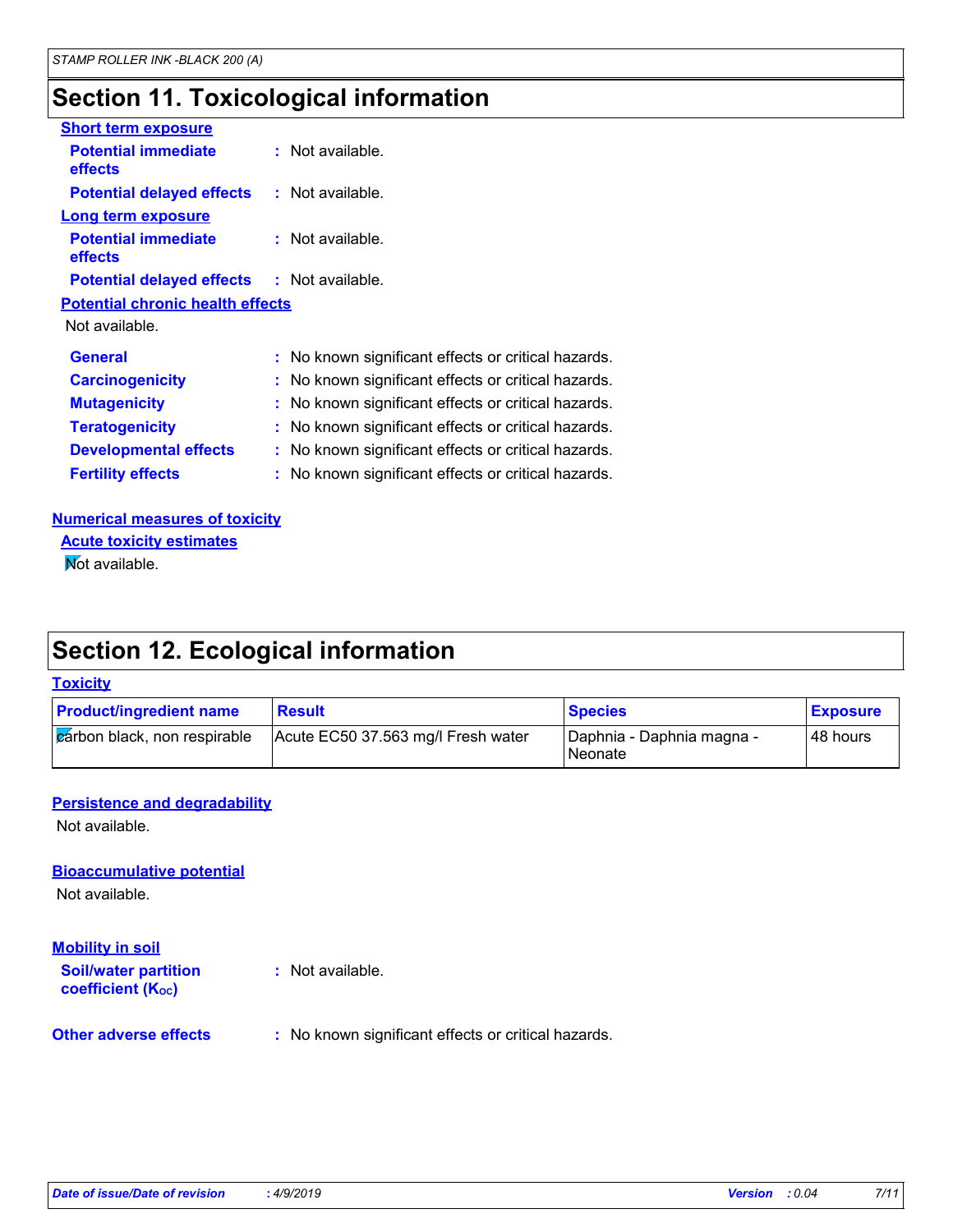### **Section 13. Disposal considerations**

#### **Disposal methods :**

The generation of waste should be avoided or minimized wherever possible. Disposal of this product, solutions and any by-products should at all times comply with the requirements of environmental protection and waste disposal legislation and any regional local authority requirements. Dispose of surplus and non-recyclable products via a licensed waste disposal contractor. Waste should not be disposed of untreated to the sewer unless fully compliant with the requirements of all authorities with jurisdiction. Waste packaging should be recycled. Incineration or landfill should only be considered when recycling is not feasible. This material and its container must be disposed of in a safe way. Empty containers or liners may retain some product residues. Avoid dispersal of spilled material and runoff and contact with soil, waterways, drains and sewers.

### **Section 14. Transport information**

|                                      | <b>DOT</b><br><b>Classification</b> | <b>TDG</b><br><b>Classification</b> | <b>Mexico</b><br><b>Classification</b> | <b>ADR/RID</b> | <b>IMDG</b>              | <b>IATA</b>    |
|--------------------------------------|-------------------------------------|-------------------------------------|----------------------------------------|----------------|--------------------------|----------------|
| <b>UN number</b>                     | Not regulated.                      | Not regulated.                      | Not regulated.                         | Not regulated. | Not regulated.           | Not regulated. |
| <b>UN proper</b><br>shipping name    |                                     |                                     |                                        |                |                          |                |
| <b>Transport</b><br>hazard class(es) |                                     |                                     |                                        |                |                          |                |
| <b>Packing group</b>                 | $\overline{\phantom{a}}$            |                                     |                                        |                | $\overline{\phantom{a}}$ | -              |
| <b>Environmental</b><br>hazards      | No.                                 | No.                                 | No.                                    | No.            | No.                      | No.            |

**Special precautions for user Transport within user's premises:** always transport in closed containers that are **:** upright and secure. Ensure that persons transporting the product know what to do in the

event of an accident or spillage.

**Transport in bulk according :** Not available. **to Annex II of MARPOL and the IBC Code**

### **Section 15. Regulatory information**

| <b>U.S. Federal regulations</b>                                |              |  |  |  |  |
|----------------------------------------------------------------|--------------|--|--|--|--|
| <b>Clean Air Act Section 602</b><br><b>Class I Substances</b>  | : Not listed |  |  |  |  |
| <b>Clean Air Act Section 602</b><br><b>Class II Substances</b> | : Not listed |  |  |  |  |
| <b>DEA List I Chemicals</b><br>(Precursor Chemicals)           | : Not listed |  |  |  |  |
| <b>DEA List II Chemicals</b><br>(Essential Chemicals)          | : Not listed |  |  |  |  |
| <b>SARA 302/304</b>                                            |              |  |  |  |  |
| <b>Composition/information on ingredients</b>                  |              |  |  |  |  |
|                                                                |              |  |  |  |  |

No products were found.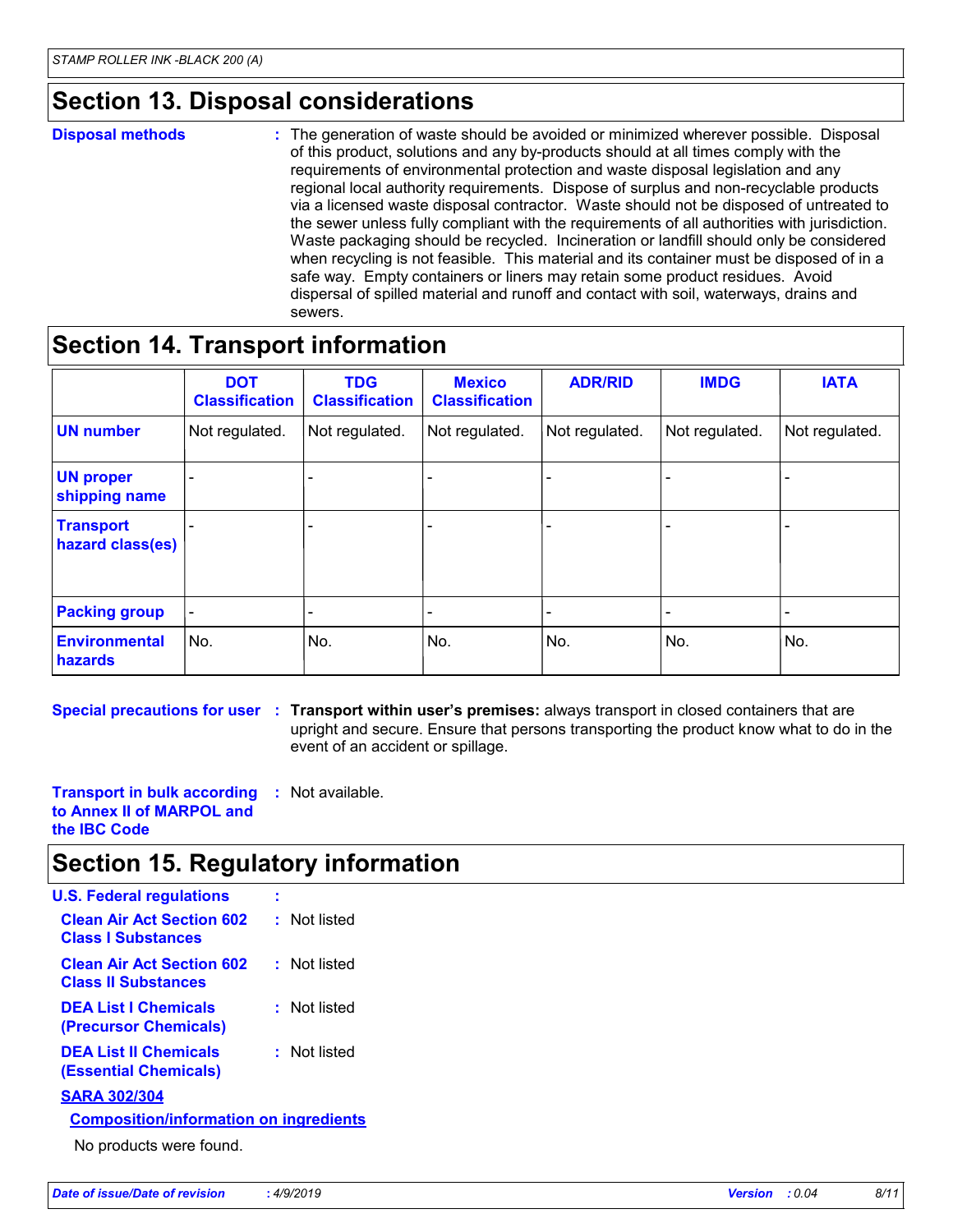# **Section 15. Regulatory information**

**SARA 304 RQ :** Not applicable.

#### **SARA 311/312**

**Classification :** Not applicable.

**Composition/information on ingredients**

| <b>Name</b>                          | $\frac{9}{6}$ | <b>Fire</b> | Sudden<br>hazard release of<br><b>pressure</b> | Reactive | <b>Immediate</b><br>(acute)<br>health<br>hazard | <b>Delaved</b><br>$ $ (chronic)<br>health<br>hazard |
|--------------------------------------|---------------|-------------|------------------------------------------------|----------|-------------------------------------------------|-----------------------------------------------------|
| <b>c</b> arbon black, non respirable | ≤10           | No.         | No.                                            | INo.     | No.                                             | Yes.                                                |

#### **State regulations**

| <b>Massachusetts</b> | : The following components are listed: CARBON BLACK |
|----------------------|-----------------------------------------------------|
| <b>New York</b>      | : None of the components are listed.                |
| <b>New Jersey</b>    | : The following components are listed: CARBON BLACK |
| <b>Pennsylvania</b>  | : The following components are listed: CARBON BLACK |

#### **California Prop. 65**

**WARNING:** This product contains a chemical known to the State of California to cause cancer.

The inclusion of carbon black in California Proposition 65 as a carcinogen is related to the very small size of respirable nuisance particles.

| <b>Ingredient name</b> | <b>Cancer</b> | <b>Reproductive</b> | No significant risk<br><b>level</b> | <b>Maximum</b><br>acceptable dosage<br><b>level</b> |
|------------------------|---------------|---------------------|-------------------------------------|-----------------------------------------------------|
| $\alpha$ arbon black   | Yes.          | No.                 |                                     |                                                     |

#### **International regulations**

**Chemical Weapon Convention List Schedules I, II & III Chemicals**

Not listed.

#### **Montreal Protocol (Annexes A, B, C, E)**

Not listed.

**Stockholm Convention on Persistent Organic Pollutants**

Not listed.

**Rotterdam Convention on Prior Informed Consent (PIC)**

Not listed.

#### **UNECE Aarhus Protocol on POPs and Heavy Metals**

Not listed.

#### **Inventory list**

| <b>Australia</b>   | : All components are listed or exempted.                                                                    |
|--------------------|-------------------------------------------------------------------------------------------------------------|
| <b>Canada</b>      | : All components are listed or exempted.                                                                    |
| <b>China</b>       | : All components are listed or exempted.                                                                    |
| <b>Europe</b>      | : All components are listed or exempted.                                                                    |
| Japan              | : Japan inventory (ENCS): All components are listed or exempted.<br>Japan inventory (ISHL): Not determined. |
| <b>Malaysia</b>    | : All components are listed or exempted.                                                                    |
| <b>New Zealand</b> | : All components are listed or exempted.                                                                    |
| <b>Philippines</b> | : All components are listed or exempted.                                                                    |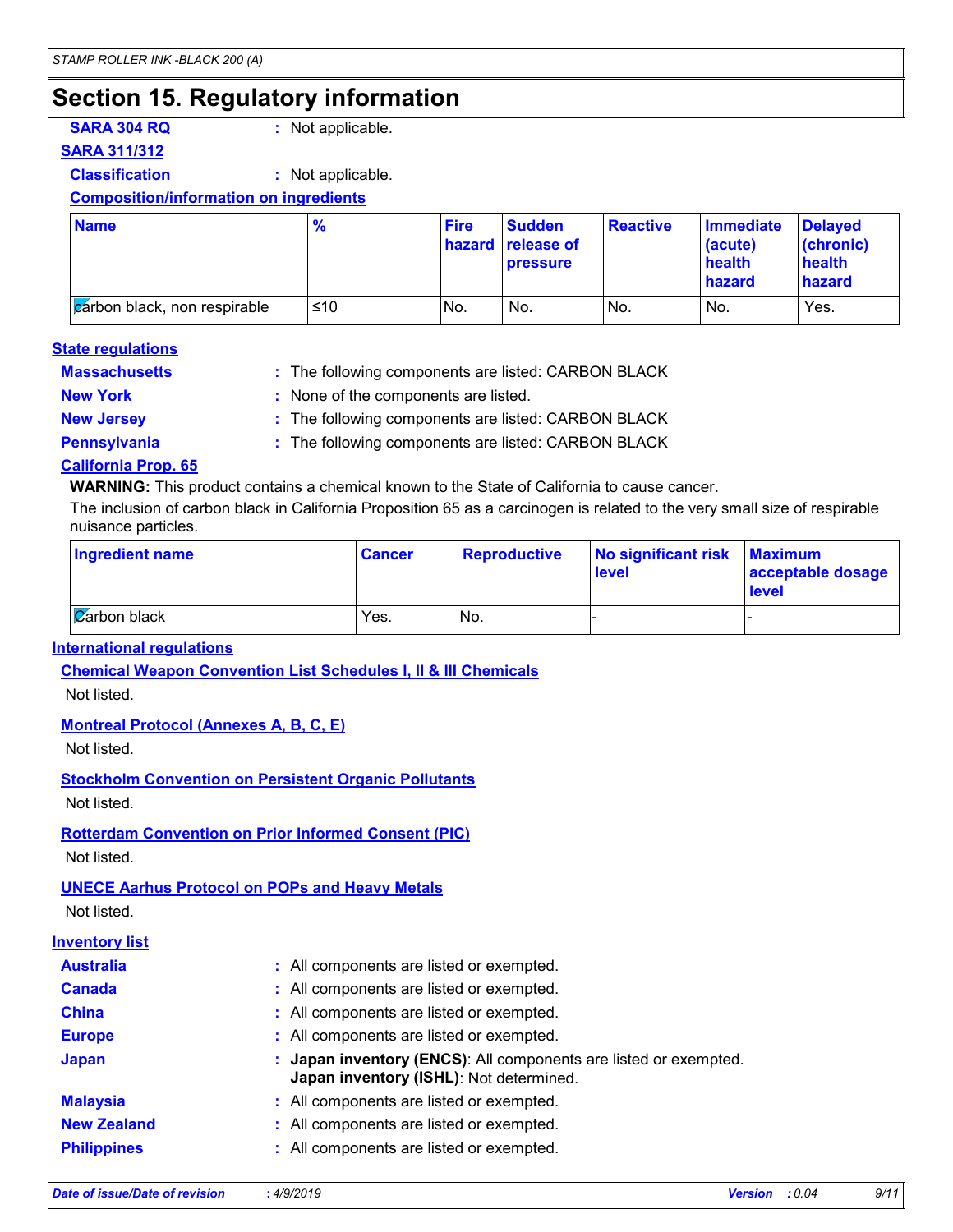### **Section 15. Regulatory information**

| <b>Republic of Korea</b> | : All components are listed or exempted. |
|--------------------------|------------------------------------------|
| <b>Taiwan</b>            | : All components are listed or exempted. |
| <b>Thailand</b>          | : Not determined.                        |
| <b>Turkey</b>            | : All components are listed or exempted. |
| <b>United States</b>     | : All components are listed or exempted. |
| <b>Viet Nam</b>          | : Not determined.                        |

# **Section 16. Other information**

**Hazardous Material Information System (U.S.A.)**



**Caution: HMIS® ratings are based on a 0-4 rating scale, with 0 representing minimal hazards or risks, and 4 representing significant hazards or risks. Although HMIS® ratings and the associated label are not required on SDSs or products leaving a facility under 29 CFR 1910.1200, the preparer may choose to provide them. HMIS® ratings are to be used with a fully implemented HMIS® program. HMIS® is a registered trademark and service mark of the American Coatings Association, Inc.**

**The customer is responsible for determining the PPE code for this material. For more information on HMIS® Personal Protective Equipment (PPE) codes, consult the HMIS® Implementation Manual.**

#### **National Fire Protection Association (U.S.A.)**



**Reprinted with permission from NFPA 704-2001, Identification of the Hazards of Materials for Emergency Response Copyright ©1997, National Fire Protection Association, Quincy, MA 02269. This reprinted material is not the complete and official position of the National Fire Protection Association, on the referenced subject which is represented only by the standard in its entirety.**

**Copyright ©2001, National Fire Protection Association, Quincy, MA 02269. This warning system is intended to be interpreted and applied only by properly trained individuals to identify fire, health and reactivity hazards of chemicals. The user is referred to certain limited number of chemicals with recommended classifications in NFPA 49 and NFPA 325, which would be used as a guideline only. Whether the chemicals are classified by NFPA or not, anyone using the 704 systems to classify chemicals does so at their own risk.**

#### **Procedure used to derive the classification**

|                                   | <b>Justification</b> |  |
|-----------------------------------|----------------------|--|
| Not classified.                   |                      |  |
| <b>History</b>                    |                      |  |
| Date of issue/Date of<br>revision | 4/9/2019<br>٠.       |  |
| <b>Version</b>                    | : 0.04               |  |